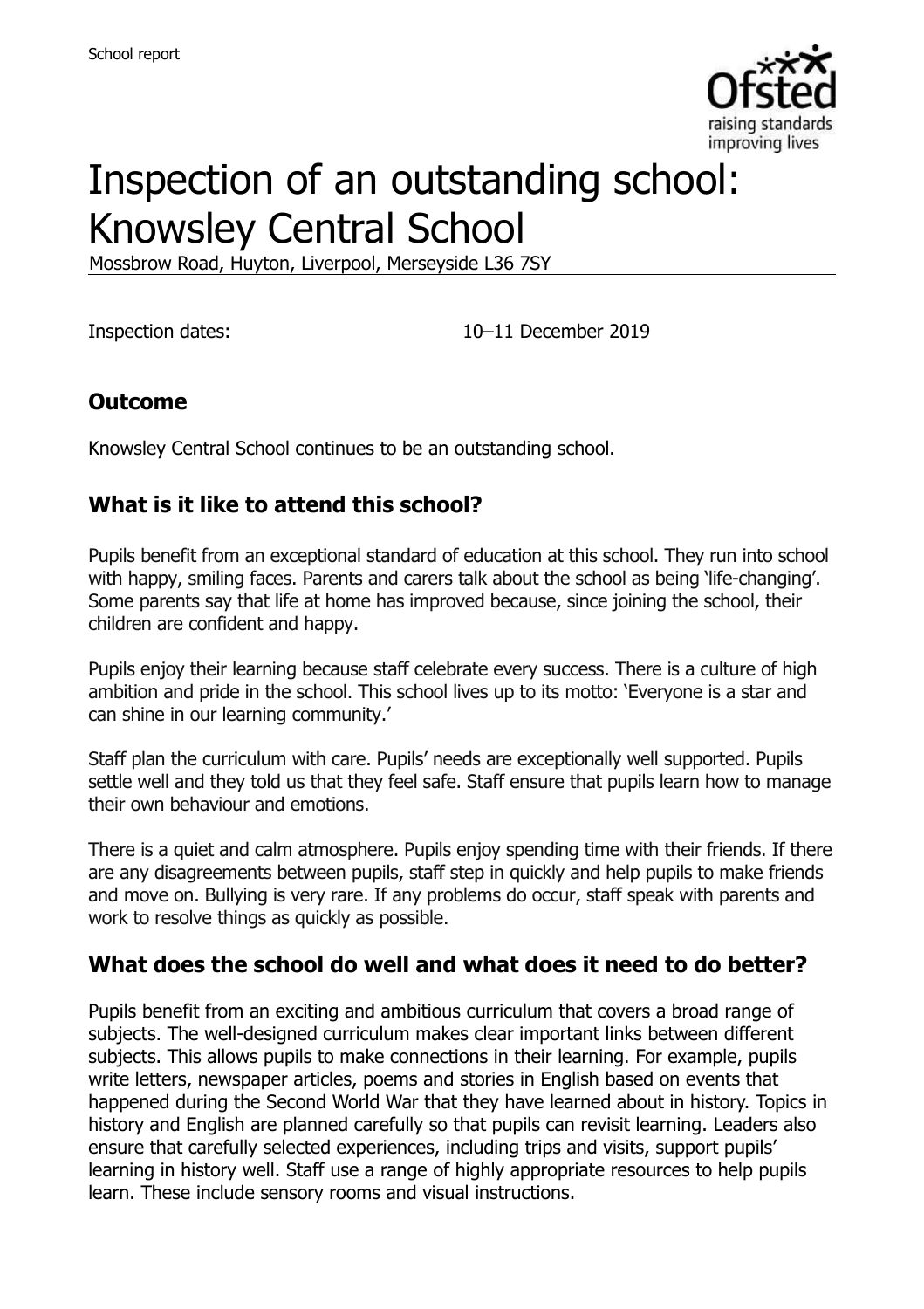

The curriculum promotes pupils' life skills strongly. This prepares them well for their future. Staff have carefully planned this curriculum to allow pupils to gain important knowledge in a logical order from early years to key stage 3. For example, in mathematics, pupils can build well on their knowledge and understanding of the value of money. Once pupils are confident to use money, they can practise this learning through real-life activities, such as buying items from local shops and cafés.

The school's wider curriculum is also planned and delivered well. There is a rich choice of activities for pupils to take part in. These activities allow pupils to develop socially and morally. Some pupils may not have had the opportunity to benefit from these types of activity before. For example, residential trips allow pupils to undertake adventure activities with their friends. During these activities, pupils can develop their independence and resilience and they can learn how to work as part of a team. The student council have recently planned a cake sale. Pupils used the money raised to buy items from the local supermarket and donated these items to the local community food bank.

Highly-skilled staff support pupils to learn how to read. Some pupils arrive at school with very little reading knowledge. Through effective phonics teaching, pupils achieve well in reading. Staff check carefully on pupils' reading. They know exactly what each child and pupil need to know and be able to do to become a fluent and confident reader. This ensures that pupils can catch up with their reading. There is a very strong culture of reading across the school. Younger children enjoy listening to adults read. Pupils join in enthusiastically with songs, rhymes and actions. Older pupils are competitive readers. As well as reading together in class they enjoy reading their own books at home.

Pupils' behaviour in and around school is excellent. Pupils want to learn, and they enjoy their lessons. There is no low-level disruption.

Leaders reflect regularly on all aspects of the school. They are keen to ensure that every pupil has a highly positive, rewarding and enjoyable education. They ensure that staff understand the needs of pupils with special educational needs and/or disabilities (SEND) and how best to support them. This is a school where leaders, governors and staff work together well to provide the best possible quality of education for pupils.

The vast majority of staff agreed that leaders are considerate about their workload and well-being. Parents could not praise the school highly enough, with many parents saying that staff go 'above and beyond' to support the needs of their children well.

# **Safeguarding**

The arrangements for safeguarding are effective.

There is a strong culture of safeguarding in the school. Parents told us they are confident that their children are safe. Staff have created a caring and nurturing environment.

Safeguarding systems and procedures within the school are robust. Knowledgeable staff are vigilant and quick to respond appropriately to any signs that may indicate a cause for concern. Leaders work closely with the local authority and other agencies to keep children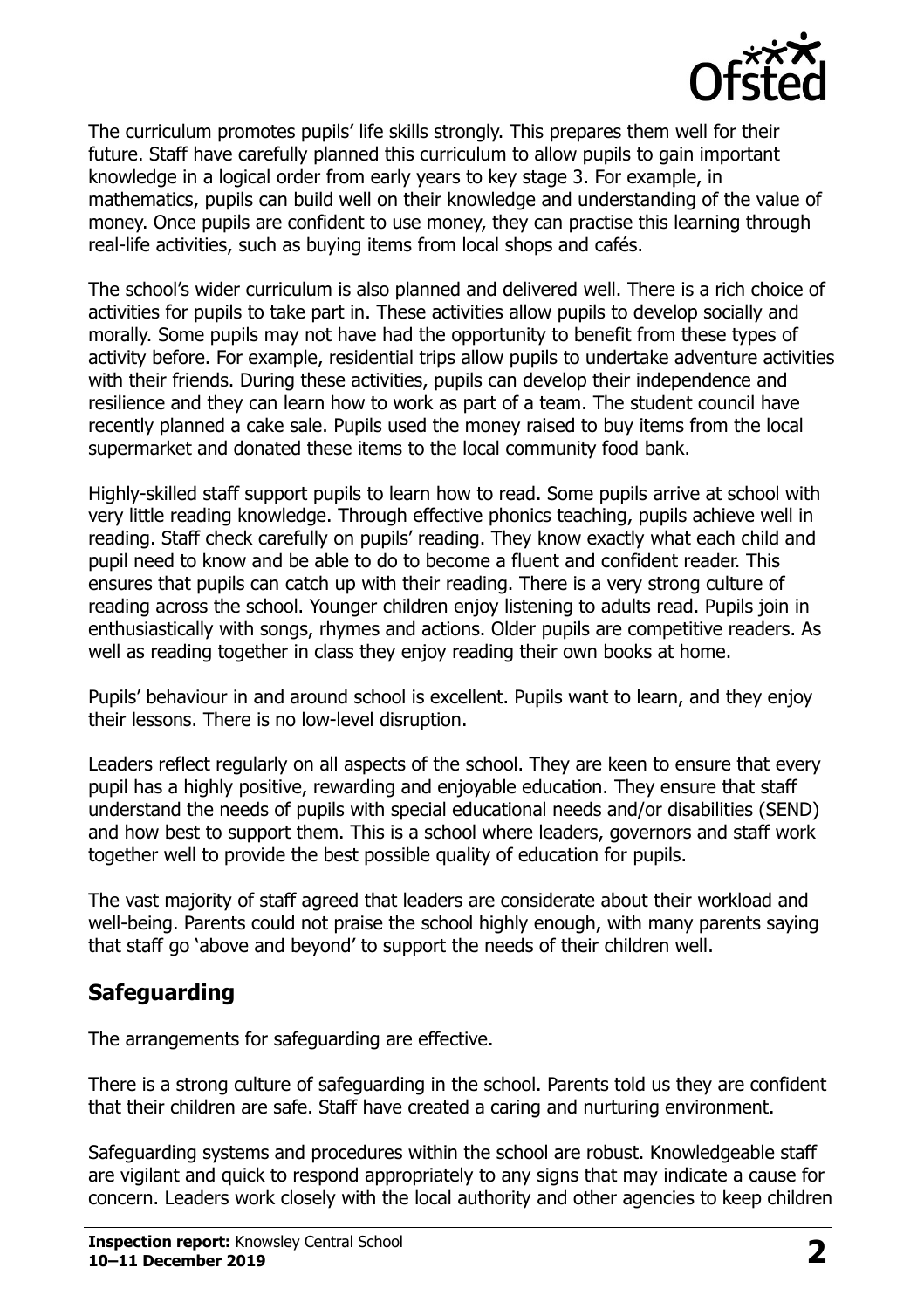

safe.

A detailed training programme ensures that all staff, including those who are new to the school, have up-to-date safeguarding knowledge.

# **Background**

When we have judged a special school to be outstanding we will then normally go into the school about once every four years to confirm that the school remains outstanding. This is called a section 8 inspection of a good school or non-exempt outstanding school. We do not give graded judgements on a section 8 inspection. However, if we find some evidence that the school could now be better than good or that standards may be declining, then the next inspection will be a section 5 inspection. Usually this is within one to two years of the date of the section 8 inspection. If we have serious concerns about safeguarding, behaviour or the quality of education, we will convert the section 8 inspection to a section 5 inspection immediately.

This is the first section 8 inspection since we judged the school to be outstanding on 14– 15 October 2014.

# **How can I feed back my views?**

You can use [Ofsted Parent View](https://parentview.ofsted.gov.uk/) to give Ofsted your opinion on your child's school, or to find out what other parents and carers think. We use Ofsted Parent View information when deciding which schools to inspect, when to inspect them and as part of their inspection.

The Department for Education has further quidance on how to complain about a school.

If you're not happy with the inspection or the report, you can [complain to Ofsted.](https://www.gov.uk/complain-ofsted-report)

#### **Further information**

You can search for [published performance information](http://www.compare-school-performance.service.gov.uk/) about the school.

In the report, '[disadvantaged pupils](http://www.gov.uk/guidance/pupil-premium-information-for-schools-and-alternative-provision-settings)' refers to those pupils who attract government pupil premium funding: pupils claiming free school meals at any point in the last six years and pupils in care or who left care through adoption or another formal route.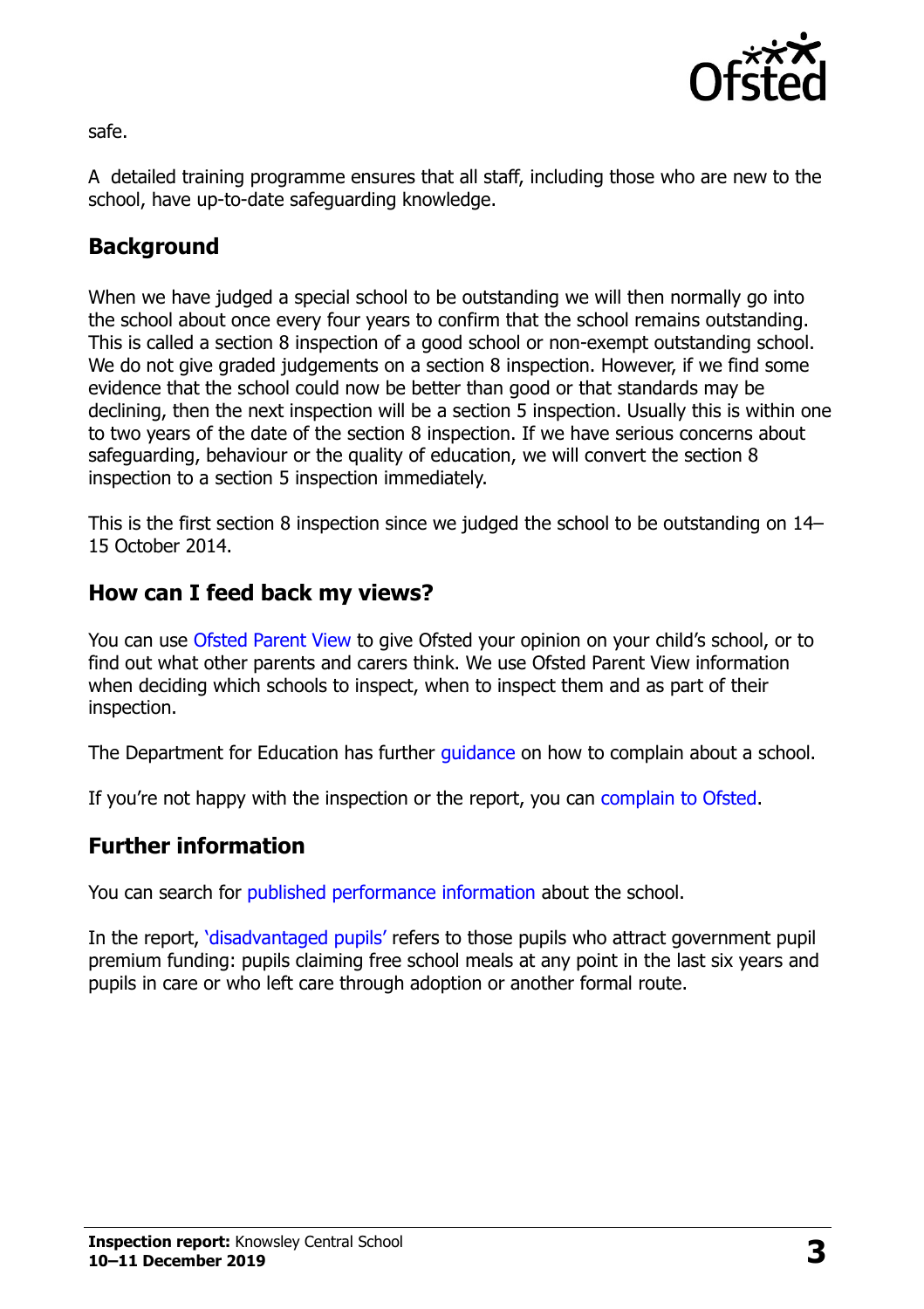

### **School details**

| 104500                                |
|---------------------------------------|
| Knowsley Metropolitan Borough Council |
| 10045806                              |
| <b>Special</b>                        |
| Community special                     |
| 4 to 14                               |
| Mixed                                 |
| 100                                   |
| The governing body                    |
| Karen Little                          |
| Daryl McConnell                       |
| www.knowsleycentral.co.uk             |
| 14-15 October 2014                    |
|                                       |

# **Information about this school**

- In agreement with the local authority, the school will no longer be offering places for key stage 3 pupils from September 2020.
- All pupils who attend this school have an education, health and care plan.
- The types of SEND provision that the school caters for include: specific learning difficulty; moderate learning difficulty; autism spectrum disorder; speech, language and communication; hearing/visual impairment; social, emotional and mental health; and complex learning difficulties.

# **Information about this inspection**

- We held discussions with the headteacher, senior leaders, teachers, other members of staff and members of the governing body, including the chair and vice-chair. These discussions considered the quality of education, the wider experiences of pupils at the school, aspects of pupils' behaviour and leadership and management. We met with several parents.
- In considering the quality of education, we concentrated on reading, English, mathematics and physical education. We discussed the arrangements for the curriculum and teaching with the headteacher, senior leaders and teachers. We visited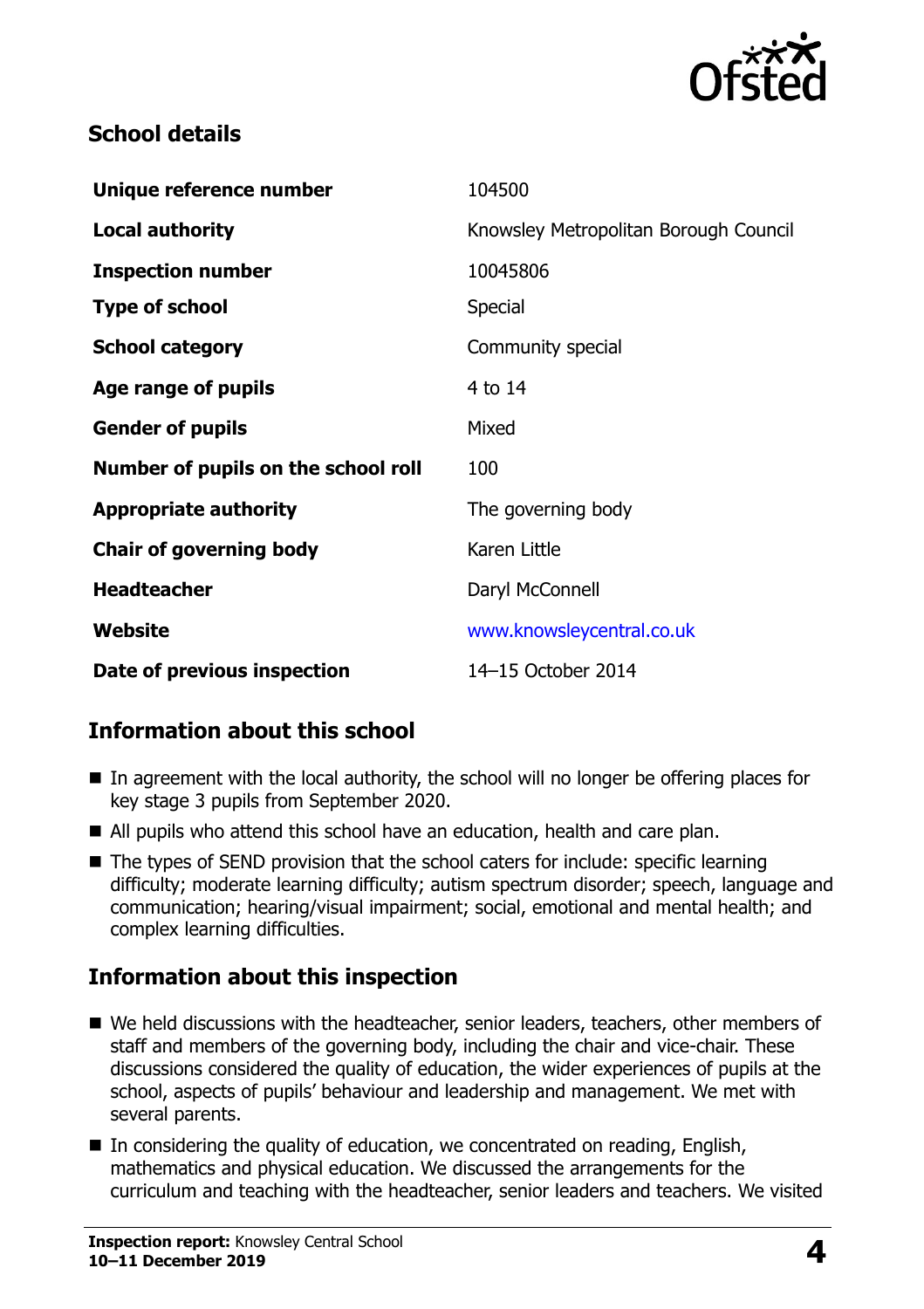

lessons and then spoke with pupils about what they had been learning. We looked at pupils' work in these subjects.

We spoke to staff, governors and pupils about how the school keeps pupils safe. We examined the single central record of the checks undertaken to make sure that staff are suitable to work in school. We reviewed the school's safeguarding policy.

#### **Inspection team**

Julie Bather, lead inspector Ofsted Inspector

Linda Griffiths Ofsted Inspector